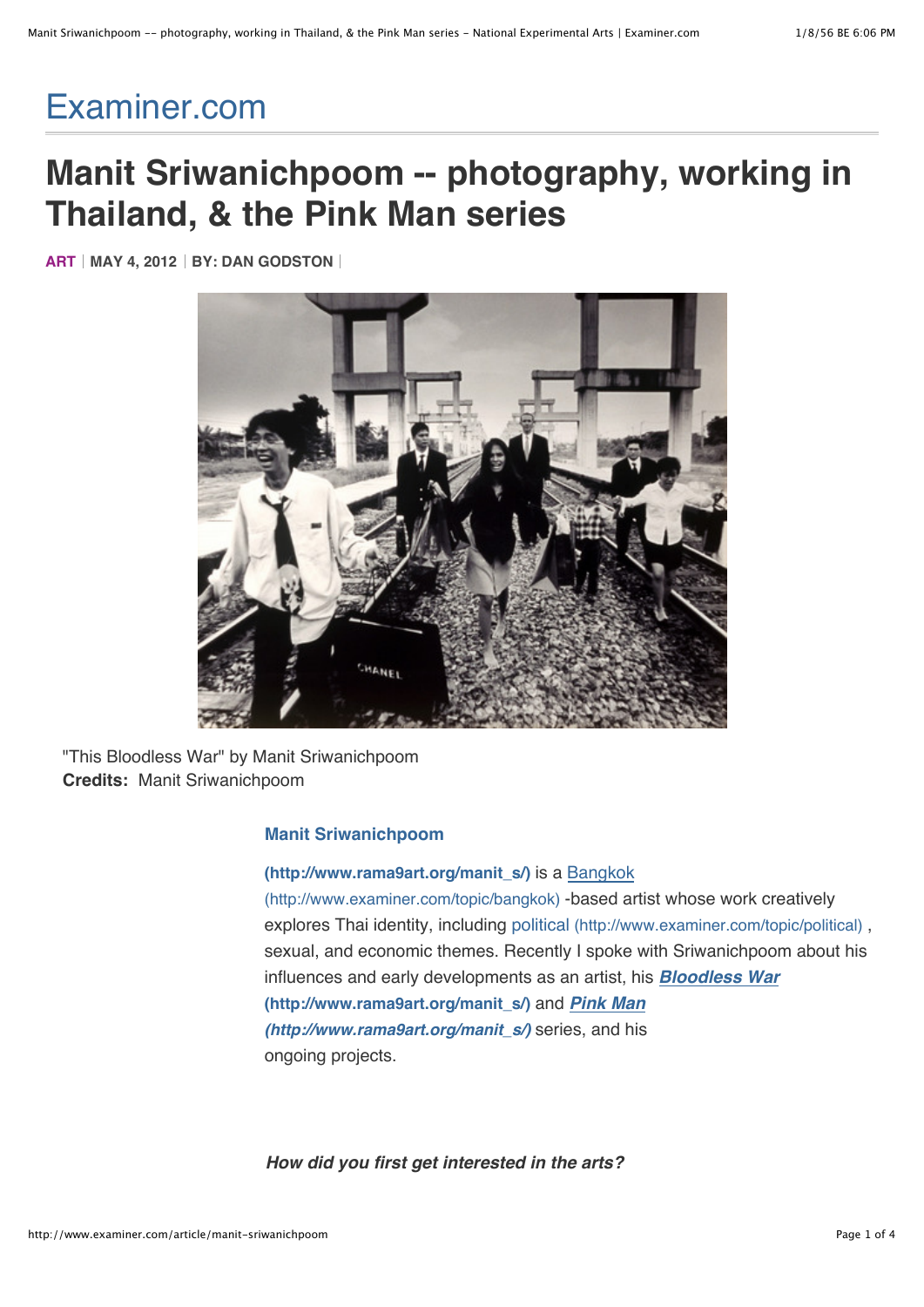Sriwanichpoom: Becoming an artist was not my plan at the beginning. I was inspired by my cousin to become an architect like him. But instead of architecture school, the national university entrance [examinations landed me at Srinakharinvirot University's](http://www.examiner.com/topic/art) [visual \(http://www.examiner.com/topic/visual\)](http://www.examiner.com/topic/visual) [art](http://www.examiner.com/topic/art) (http://www.examiner.com/topic/art) faculty where I had no clue what they'd be teaching me. Gradually I realised that I was learning how to find and express myself.



[interview with Manit Sriwanichpoom](http://www.examiner.com/video/interview-with-manit-sriwanichpoom)

#### *Who are some of your influences?*

Sriwanichpoom: I never dreamed of becoming a photographer but one day at the university I met my Thai teacher Pramuel Burutsaphat who graduated from the US. He showed me his prints with complicated techniques. I fell in love with the medium right away. I bought my first camera from him, a Pentax MX. Later on I got to know the work of Arnold Newman and Robert Frank who had influences on me how to look at people and the world.

## *What is an early memory you have of doing something in the arts?*

Sriwanichpoom: When I was in primary school I enjoyed drawing class, trying to paint a rice-field with buffaloes and learning how to do Thai calligraphy.

## *You have done a lot of projects that are multidisciplinary in nature --such as combining photography and performnace. What are some things that you like so much about working on projects that include multidisciplinary elements?*

Sriwanichpoom: The outcomes always surprise me. In the case of the Pink Man project, at the beginning in 1997 I planned just only three performances (once a month for three months) and that's it. But the momentum of the project has taken off. Pink Man started having his own life like Superman or Batman. When I need him to state a comment for me he will come and perform for my work.

### *What do you like so much about working in [Thailand \(http://www.examiner.com/topic/thailand\)](http://www.examiner.com/topic/thailand) ?*

Sriwanichpoom: It's my commitment to my homeland. I have an obligation to pay back with my art. I believe that human nature is the same. They're different just outside but deep down they all are the same. I can talk about consumerism and globalization impacts from my house in Thailand. I don't have to go somewhere else to deal with these issues. Using micro to reflect macro picture.

When you live in another country you are immediately becoming a second or third class citizen and you don't have the same right with the natives which I find problematic.

*How did you come up with the idea for ["This Bloodless War" \(http://www.rama9art.org/manit\\_s/\) ?](http://www.rama9art.org/manit_s/) It is a very powerful series. Why did you decide to revisit that film footage of General Ngoyen Ngoc Loan [shooting a Vietcong soldier \(http://www.youtube.com/verify\\_age?next\\_url=/watch%3Fv%3D7s3JuwkoxZk\)](http://www.youtube.com/verify_age?next_url=/watch%3Fv%3D7s3JuwkoxZk) ?*

Sriwanichpoom: *This Bloodless War* series was my reaction towards the economic crisis of 1997 when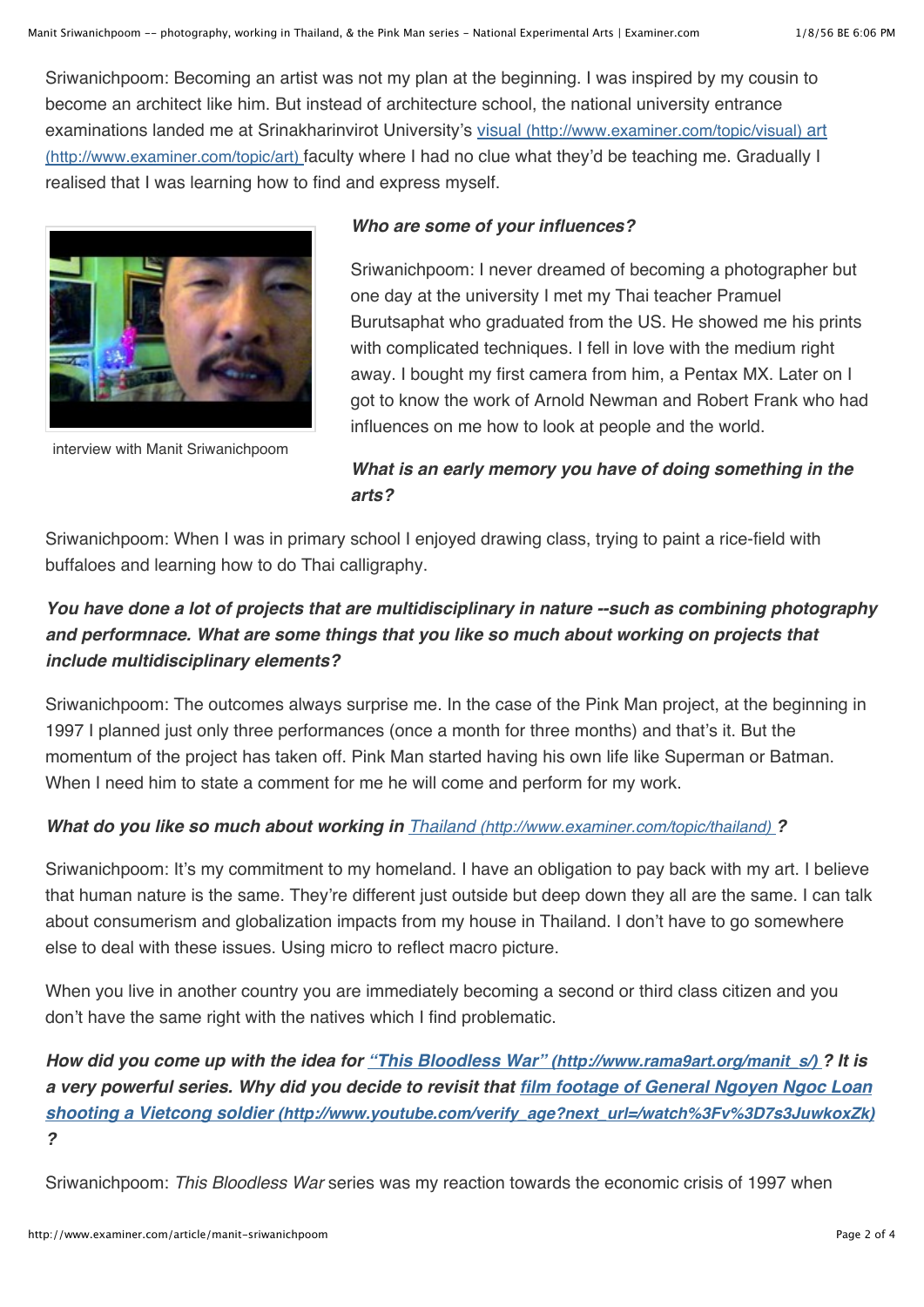Thailand lost the currency war led by hedge funds. The Thai baht was devalued and the whole country went bankruptcy and was forced to be more open to foreign economic domination. This was a good example of modern colonization practicing through monetary system and stock market. It's a bloodless war and this time Thailand was a loser. When I was thinking of any war that could reflect imperialism and colonialism in this region then I thought of the Vietnam war which is a case in living memory. Besides the photograph of [General Ngoyen Ngoc Loan shooting a Vietcong soldier,](http://en.wikipedia.org/wiki/Phan_Thi_Kim_Phuc) **a naked girl running away from napalm bombs [\(http://en.wikipedia.org/wiki/Phan\\_Thi\\_Kim\\_Phuc\)](http://digitaljournalist.org/issue0008/ng2.htm)** in the picture taken by **AP photographer Nick Ut (http://digitaljournalist.org/issue0008/ng2.htm)** is our collective

[\(http://www.examiner.com/topic/collective/articles\) memory of the h](http://www.examiner.com/topic/collective/articles)orrendous war that a strong and powerful country waged on a smaller one.

#### *Your "Pink Man" series is amazing. How did you come up with the idea for the "Pink Man"?*

Sriwanichpoom: In 1997 when hypermarket chains (like Tesco Lotus or Carrefour) started their business in the outskirts of Bangkok, I went to one of them and was shocked with what I saw. The excessive consumption by each family who came out of the hypermarket was a sign to me that the end of the world is coming soon. I felt that I had to do something to make people realize what'd happened to us now and question who's behind all of this. Then a picture of a fat man in a suit like a politician or businessman with a shopping cart came up in my mind. After a while I added the colour pink to his suit and the cart to ridicule him like a joker or a roadside bar comedian.

## **How has that project evolved since its inception in 1997? What are some plans you have for the future of that project?**

Sriwanichpoom: Pink Man is still alive although getting older. I don't have any plan at the moment but he will come to perform when I get an idea for him.

#### *How did you come up with the idea for "Protest"?*

Sriwanichpoom: When Thaksin Shinawatra became prime minister in his term, the media and some academics believed that Thai democracy was progressing. But to me, I had doubts and questions. *Protest* was conceived to bear witness to my suspicions. When I worked as a photojournalist for a local news agency, I used to cover protests in front of government house.

#### *Why did you want to create that photographic record of every Tuesday for an entire year?*

I know that every Tuesday people come to make their voices heard by the government and the media who were hanging out there.

#### *What have been the public's response to "Protest"?*

Sriwanichpoom: This project was well received by a few academics and journalists, but it is difficult to assess the public's reaction *Protest* since I've never had a chance to show in a proper venue accessible to them.

*How did you come up with the idea for "The Lambs of God" [\(http://www.rama9art.org/manit\\_s/lambs.html\) ? That's another](http://www.rama9art.org/manit_s/lambs.html) remarkable project.*